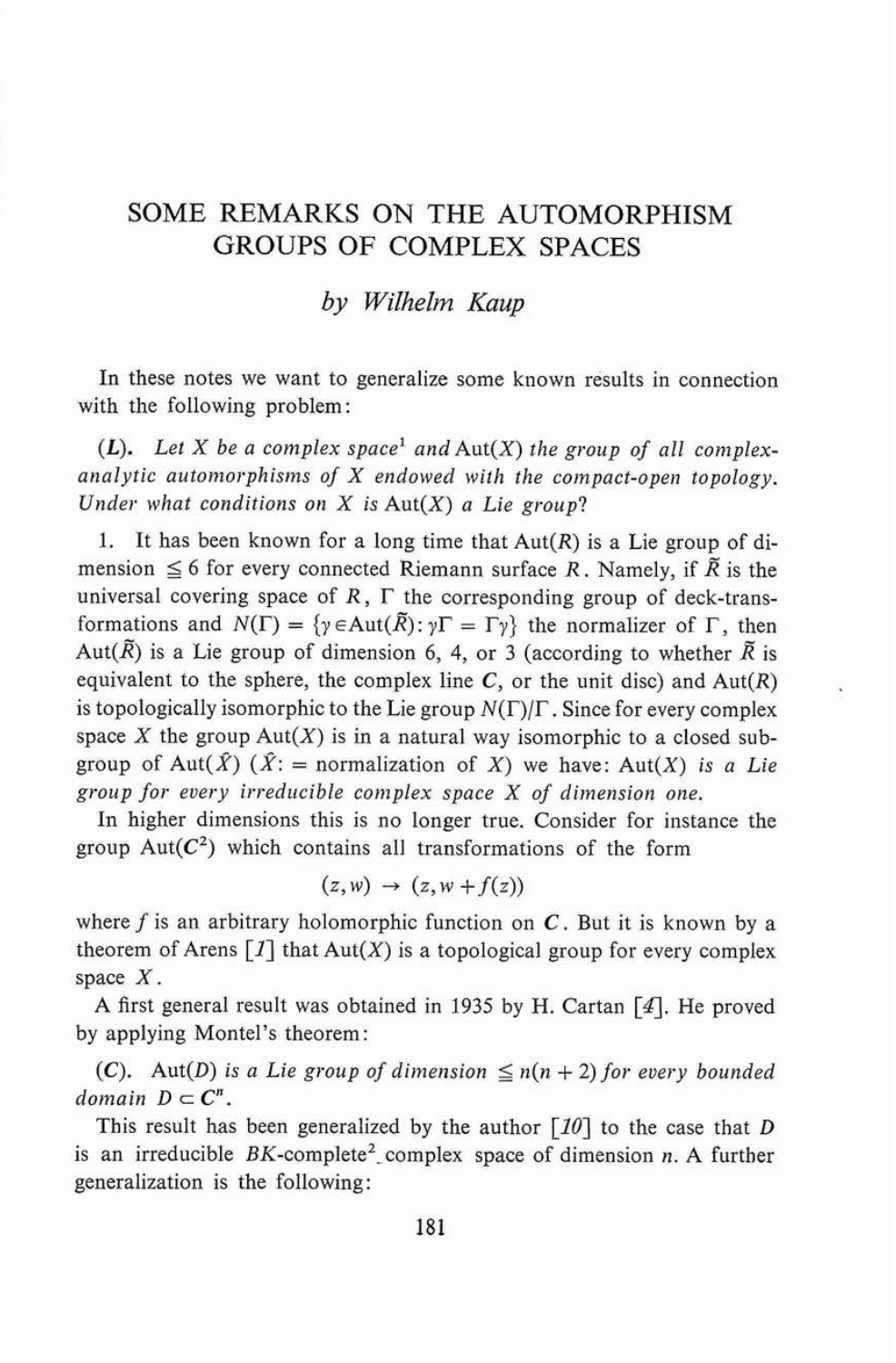**Theorem 1.** Let X be an irreducible complex space,  $K \subset X$  a compact *subset, and Y a covering space<sup>3</sup> of*  $X - K$ *. Then, if Y is BK-complete,* Aut(X) *is a Lie group.* 

Theorem 1 for the special case  $Y = X - K$  had been obtained already by Fujimoto *[5].* Here we want to give a simple proof of Theorem **1** only by using methods from  $\lceil 10 \rceil$  and  $\lceil 11 \rceil$ .

Note that for every Riemann surface  $R$  there exists a compact subset  $K \subset R$  and a BK-complete covering space of  $R - K$ . The same is true for every compact complex space  $R$ . In the compact case however there is known a little bit more: Let X be a complex space and  $G \subset Aut(X)$  a subgroup with the induced topology from  $Aut(X)$ . We say, "G is a complex *Lie group in a natural way"* if there exists a complex Lie group structure on G (compatible with the topology on G) such that the mapping  $\phi: G \times X \to X$  defined by  $\phi(g, x) = g(x)$  is holomorphic. Using holomorphic vector fields it can be seen easily [9] that-if  $G \subset Aut(X)$  is a complex Lie group in a natural way-the corresponding Lie group structure is uniquely determined. More generally, it satisfies the following universal property: For every complex Lie group  $H$  and every homomorphism  $\alpha: H \to G$  the following conditions are equivalent: (i)  $\alpha$  is holomorphic, (ii) the mapping  $H \times X \to X$  defined by  $(h, x) \to \alpha(h)x$  is holomorphic. The following result is due to Bochner and Montgomery [Z]:

*(BM). For every compact complex nzanifold* M *the group* Aut(M) *is a complex Lie group in a natural way.* 

Kerner *[I21* as well as Gunning **[7]** generalized this theorem to compact complex spaces and in [Ill a further generalization was given: *Let* X *be a complex space,*  $K \subset X$  *a compact subset and*  $G \subset Aut(X)$  *a subgroup with*  $G(K) = X$ . Then the centralizer  $Z = \{h \in Aut(X) : hg = gh$  for every  $g \in G$  *of G in Aut(X) is a complex Lie group in a natural way. Here we* present the following generalization of (BM):

**Theorem 2.** *Let* M *be a compact complex manifold of pure dimension n* and  $A \subset M$  an analytic subset of dimension  $d \leq n/2 - 1$ . Then  $Aut(M - A)$  *is a complex Lie group in a natural way and the restriction mapping*  ${g \in Aut(M) : gA = A} \rightarrow Aut(M - A)$  *is biholomorphic.* 

Finally we generalize a result of  $\lceil 10 \rceil$  (saying that Aut(X) is a Lie group for every irreducible  $BK$ -complete  $X$ ) to the following:

**Theorem 3.** *Let* X *be an irreducible complex space of dimension n and Y a K-complete covering space of* X. *If there exist n independent4 bounded holomorphic junctions on Y, then* Aut(X) *is a Lie group.*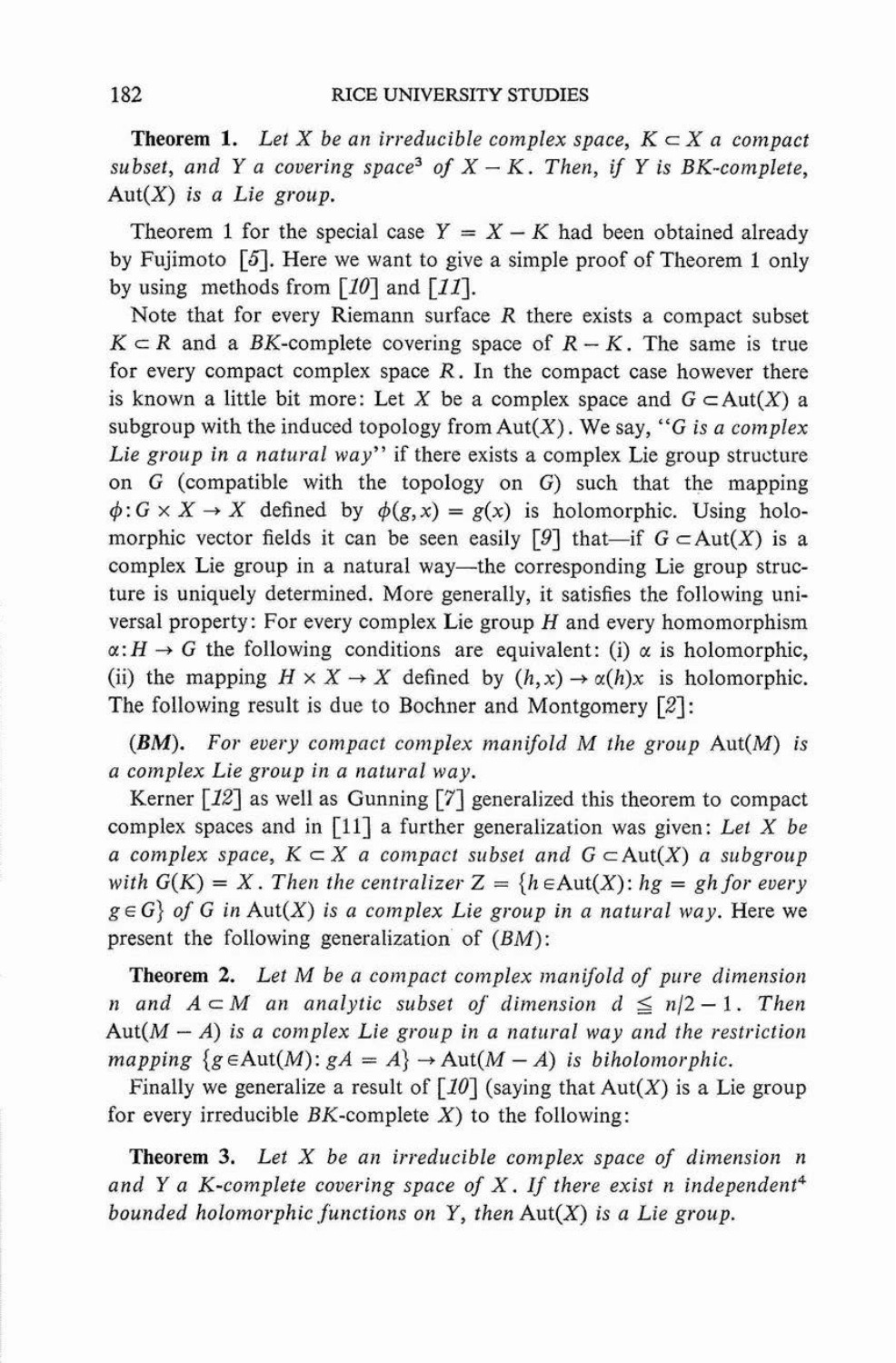2. In this part we want to give the proofs to Theorems  $1-3$ . Let X, Y be complex spaces,  $Y'$  the one point compactification of  $Y$  (as a topological space) and  $\mathcal{C}(X, Y')$  the set of all continuous mappings  $X \to Y'$  endowed with the compact-open topology. The set  $Hol(X, Y)$  of all holomorphic mappings  $X \to Y$  is in a natural way a subspace of  $\mathcal{C}(X, Y')$  and we have as a result of *[II]*: If *Y* admits a BK-complete covering space then Hol(X, Y) is relatively compact in  $\mathcal{C}(X, Y')$ . We need further the following well-known result of Bochner and Montgomery [3]: Assume X is an irreducible complex space. Then every locally compact subgroup  $G \subset Aut(X)$  is a Lie group.

**Proof of Theorem 1.** Since  $K \subset X$  is compact there exists a natural number *r* and for  $k = 1, \dots, r$  there exist open subsets  $U_k \subset \subset V_k \subset \subset W_k \subset \subset X$ such that the following is true: (i)  $K \subset U$ : =  $\bigcup_{k=1}^{r} U_k$ , (ii) every  $\bar{W}_k$ has a BK-complete neighborhood. Put  $V: = \bigcup_{k=1}^{r} V_k$ ,  $L: = \{g \in Aut(X):$  $g(K) \subset U$  and  $g(\tilde{V}_k) \subset W_k$ , and  $M := L \cap L^{-1}$ . Since Aut(X) is a topological group we can find a symmetric neighborhood  $N$  of the identity  $I \in Aut(X)$  with  $NN \subset M$ . Assume that  $(g_n)$  is a sequence in M. Then for every k the sequence  $(g_n | V_k)$  has a convergent subsequence in Hol( $V_k$ , X) and therefore  $(g_n | V)$  has a convergent subsequence in Hol(V, X). On the other hand, we have  $g_n^{-1}(K) \subset U$  for every *n* (or equivalently  $g_n(X - U) \subset X - K$ ). Therefore the sequence  $(g_n | X - U)$  has a convergent subsequence in  $\mathcal{C}(X - U, X')$ . Since  $\mathcal{C}(X, X')$  has countable topology we have finally  $M \subset \subset \mathcal{C}(X, X')$ . Let us now consider a sequence  $(h_n)$  in N. Then (eventually by taking a subsequence) we may assume that there exist elements  $f, g, h, f_m \in \mathcal{C}(X, X')$  such that  $h = \lim(h_n), g = \lim(h_n^{-1}),$  $f_m = \lim_n (h_m^{-1} h_n)$ , and  $f = \lim(f_m)$ . Obviously we may assume that K is not empty and therefore the open set  $Q = h^{-1}(X)$  is not empty. For every  $x \in Q$  and  $m > 0$  we have  $f_m(x) = h_m^{-1}(h(x))$  and hence  $f(x) = gh(x) = x$ . Since X is irreducible it follows  $f = I \in Aut(X)$ . Now assume that there exists a sequence  $(x_n)$  in Q with  $y = \lim(x_n) \in X - Q$ . Then  $h(y) \notin X$  and because of  $f_m(x_n) = h_m^{-1}(h(x_n))$  we also have  $f_m(y) \notin X$  for every m. But this is a contradiction to  $\lim f_m(y) = y$  and it follows  $Q = X$ . As a limit of holomorphic mappings h is holomorphic, i.e.,  $h \in Hol(X, X)$  and  $gh = I \in Aut(X)$ . In the same way it follows  $g \in Hol(X, X)$  and hence  $h \in Aut(X)$ . Therefore  $\overline{N} \subset Aut(X)$  is a compact neighborhood of  $1 \in Aut(X)$ , i.e.,  $Aut(X)$  is locally compact and hence a Lie group.  $Q.E.D.$ 

**Proof of Theorem 2.** Put  $Y = M - A$  and  $G = \{g \in Aut(M) : gA = A\}.$ By (BM) G is a complex Lie group in a natural way and the restriction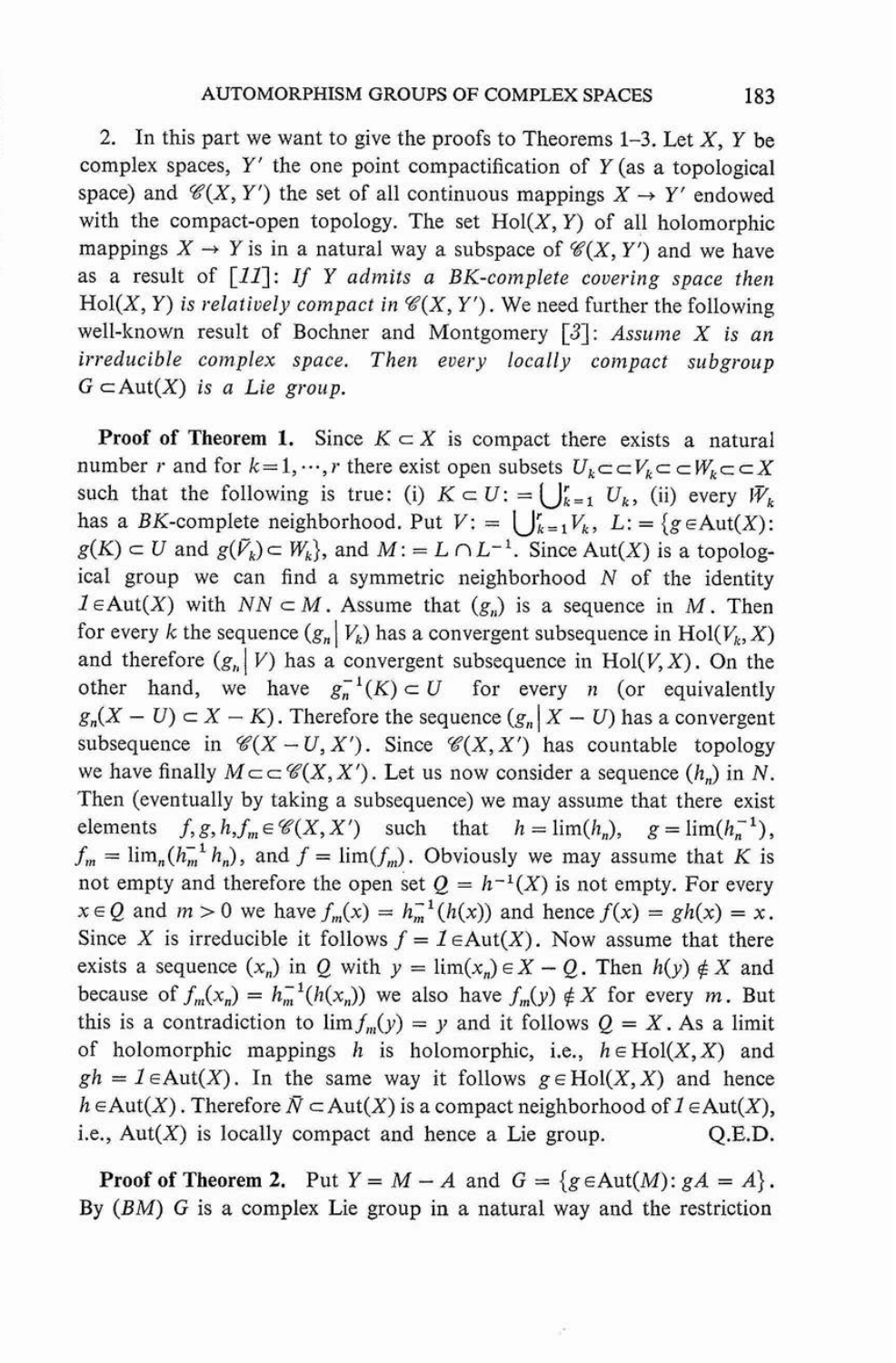mapping  $\rho: G \to \text{Aut}(Y)$  defined by  $\rho(f) = f | Y$  is continuous and injective. Fix  $g \in Aut(Y)$  and consider the graph  $Q = \{(x, y) \in Y \times Y : y = gx\}$  which is analytic in  $Y \times Y$ . Since  $g: Y \rightarrow Y$  is proper, Q is also an analytic subset of  $X \times X - A \times A$ . Because dim( $A \times A$ )  $\leq n - 2 <$  dim(Q) we can apply the continuation theorem for analytic sets  $[13]$ :  $S = \overline{Q}$  is an analytic subset of  $X \times X$ . Let  $\pi: S \to X$  be defined by  $\pi(x, y) = x$ . Then  $(S, \pi^{-1}(A), \pi, X, A)$ is a proper modification map in the sense of  $\lceil 6 \rceil$  and we have  $\dim(\pi^{-1}(A)) \leq n-2$ , by [6] (Satz 4, p. 285); it follows that  $\pi$  is biholomorphic, i.e., S is the graph of an automorphism  $\tilde{g} \in Aut(M)$ . Therefore  $\rho$  is also surjective. Both G and Aut(Y) are complete topological groups (see *[I]* or [5]) with countable topology. By the open mapping theorem (see, e.g.,  $[8]$ )  $\rho$  is an isomorphism of topological groups. Now take the complex lie group structure on Aut(Y) that makes  $\rho$  biholomorphic. For this complex structure the canonical mapping  $\phi:Aut(Y) \times Y \to Y$  is holomorphic. Q.E.D. morphic. Q.E.D.<br>It should be noted that  $d \le n/2 - 1$  probably is not the best possible

condition in Theorem 2. By using the same continuation argument for the graph as in the proof to Theorem 2 it is, for instance, easy to see: For every compact Riemann surface R and every finite subset  $F \subset R$  the group Aut $(R - F)$  is a complex Lie group.

Assume that X is a complex space,  $A \subset X$  a nowhere dense analytic subset and  $\mathcal{H}(X) = Hol(X, C)$ , the space of holomorphic functions on X. Then—as is well known—the restriction mapping  $\rho: \mathcal{H}(X) \to \mathcal{H}(X - A)$  is a homeomorphism onto a closed subspace of  $\mathcal{H}(X - A)$ . The proof can be given along the following lines: Let us first assume that  $X$  is a domain in  $C<sup>n</sup>$ . Denote by S the set of singular points of A and consider the restriction mappings  $\mathcal{H}(X) \xrightarrow{\rho^*} \mathcal{H}(X - S) \xrightarrow{\rho^*} \mathcal{H}(X - A)$ . Then—using induction on dim(A)-it is enough to show the statement for  $\rho'$  (since  $\dim(S) < \dim(A)$ . Because the problem is local in X we may therefore assume that X is the unit ball in  $C^n$  and that  $A \subset \{(z_1, \dots, z_n) \in C^n : z_1 = 0\}.$ But then every sequence in  $\mathcal{H}(X)$  which is bounded in  $X - A$  is also bounded in  $X$ . To prove the general case we may assume that  $X$  has pure dimension *n* and that there exist a domain  $D \subset \mathbb{C}^n$  and a proper discrete holomorphic mapping  $\tau: X \to D$ . Then  $B = \tau(A)$  is analytic in D and for every  $f_m \in \mathcal{H}(X)$ there exists a polynomial  $P_m \in \mathcal{H}(D)[\delta]$  with leading coefficient 1 and of minimal degree such that  $P_m(f_m) = 0 \in \mathcal{H}(X)$ . Furthermore if  $(f_m | X - A)$ is a convergent sequence in  $\mathcal{H}(X - A)$  then  $(P_m | D - B)$  is convergent in  $\mathcal{H}(D-B)[\delta]$  and hence  $(P_m)$  is a convergent sequence in  $\mathcal{H}(D)[\delta]$ . But then also  $(f_m)$  is a convergent sequence in  $\mathcal{H}(X)$ .

Here we need the following generalization of the above statement: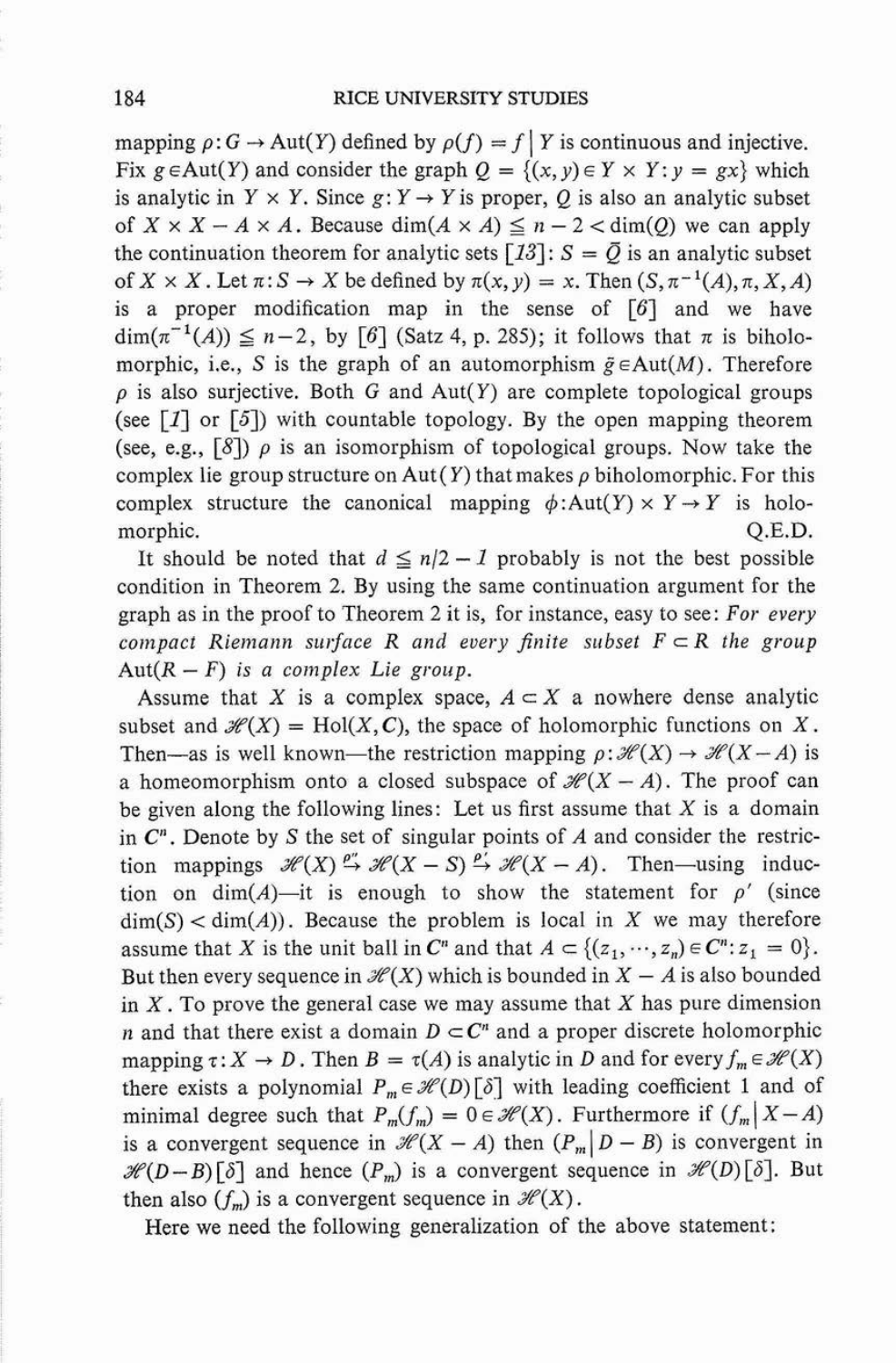**Lemma.** Let X, Y be complex spaces and  $A \subset X$  a nowhere dense analytic subset. Assume that  $Y$  has a K-complete covering space. Then the analytic subset. Assume that Y has a K-complete covering space. Then the<br>restriction mapping  $\rho\colon \text{Hol}(X, Y) \to \text{Hol}(X - A, Y)$  is a homeomorphism restriction mapping  $\rho:\text{Hol}(X, Y) \to \text{Hol}(X - A, Y)$ <br>onto a (i.e., not closed) subspace of  $\text{Hol}(X - A, Y)$ .

**Proof.** We may assume that X has countable topology and that Y is K-complete. Then consider a sequence  $(f_n)$  in Hol(X, Y) with  $\lim (f_n | X - A)$  $= f | X - A$  for some  $f \in Hol(X, Y)$ . For every  $a \in A$  there exist a BK-complete open neighborhood *U* of  $f(a) \in Y$ , a holomorphic mapping  $\phi: Y \rightarrow C^q$ for some q, and a neighborhood W of  $\phi f(a) \in C^q$  such that  $\overline{U} \cap \phi^{-1}(W) \subset U$ . But  $\lim(\phi f_n) = \phi f$ , i.e., for some connected neighborhood V of a and  $n \ge n_0$  it follows  $\phi f_n(V) \subset W$  and  $f_n(V) \cap U \ne \emptyset$ , i.e.,  $f_n(V) \subset U$ . But then we have  $f = \lim_{h \to 0} (f_n)$ .

Note that this lemma is not true for arbitrary Y. Consider for instance  $C<sup>n</sup>$  in the standard way as the affine part of the projective space  $P<sub>n</sub>$  and define  $X = C^n$ ,  $A =$  the origin of  $C^n$ ,  $Y = P_n$ , and  $f_m \in Hol(X, Y)$  by  $f_m(z) = mz$  for every m.

**Proof of Theorem 3.** We may assume  $X = Y$ . Denote by B the set **Proof of Theorem 3.** We may assume  $X = Y$ . Denote by B the set of all bounded holomorphic functions on X and put  $M = \{x \in X : x \text{ is an isolated point of } \bigcap_{f \in B} f^{-1}f(x)\}$ . Then  $A = X - M$  is a nowhere dense analytic subset of X and  $gM = M$  for every  $g \in Aut(X)$ . M is BK-complete and therefore  $Aut(M)$  is a Lie group. By the lemma the restriction mapping  $\rho:Aut(X) \to Aut(M)$  is a homeomorphism onto a subgroup of Aut $(M)$ . But both of the groups are complete, i.e.,  $Aut(X)$  is isomorphic to a closed subgroup of  $Aut(M)$  and hence is a Lie group.

## NOTES

1. Complex spaces are in the sense of Serre  $($  = reduced complex spaces).

2. **A** complex space X is called BK-complete if there exists to every non discrete subset  $N \subset X$  a bounded holomorphic function on X which is not constant on N.

3. By covering space we mean an unramified unlimited covering space.

4. Holomorphic functions  $f_1, \dots, f_r$  on a complex space X are called independent if at some point  $x \in X$  the differentials  $df_1, \dots, df_r$  are linearly independent (or equivalently, if for some  $y \in X$  the analytic set  $\bigcap_{k=1}^{r} f_k^{-1}f_k(y)$  has codimension r in y).

## REFERENCES

- [I] ARENS, R., Topologies for homeomorphism groups, Amer. J. Math. **68** (1946), 593-610.
- **121** BOCHNER, S. and D. MONTGOMERY, Groups on anaIytic manifolds, Ann. of Math. 48 (1947), 659-669.